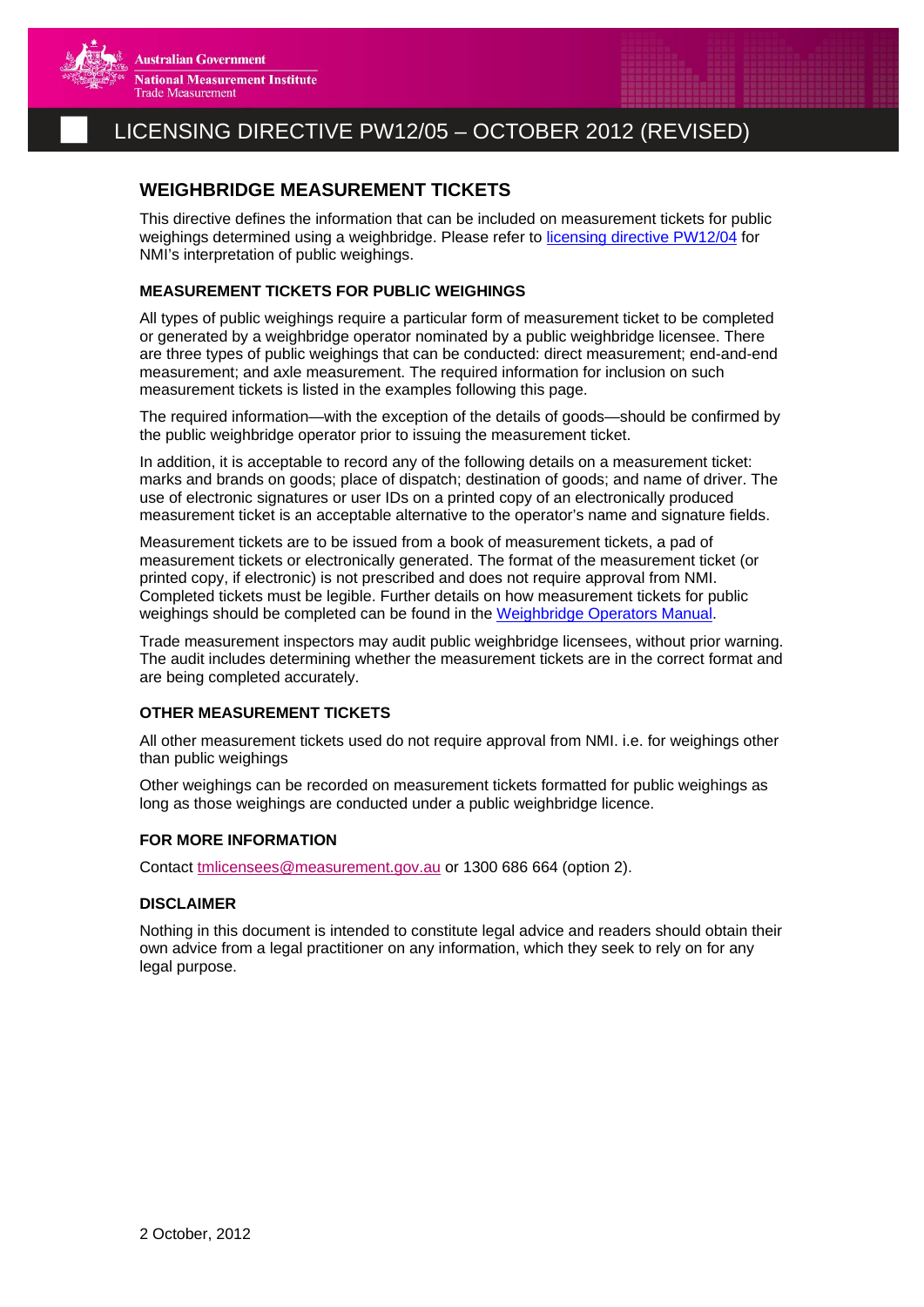# **DIRECT MEASUREMENT TICKET EXAMPLE**

| <b>DIRECT MEASUREMENT TICKET</b><br><b>ORIGINAL</b>                                                                                              | Company logo and<br>details                                                                                                                                                                                                          | <b>TICKET NOTES</b><br>Identify tickets as an original or a<br>copy. Original tickets shall be kept<br>for 3 years. Issue copy of ticket to<br>customer.<br>Tickets shall be numbered and<br>issued in sequence.             |
|--------------------------------------------------------------------------------------------------------------------------------------------------|--------------------------------------------------------------------------------------------------------------------------------------------------------------------------------------------------------------------------------------|------------------------------------------------------------------------------------------------------------------------------------------------------------------------------------------------------------------------------|
| <b>National Measurement Act 1960</b><br>National Trade Measurement Regulations 2009 (Division 3.2)<br>Public Weighbridge Licence Number: PW-XXXX | <b>OPTIONAL:</b> Company logo and<br>trading details. This can include<br>information required for a tax<br>invoice, like an ABN.<br>The licence number and name shall<br>match that displayed on the public<br>weighbridge licence. |                                                                                                                                                                                                                              |
| Net mass                                                                                                                                         | Use the unit of measurement on the<br>indicator, either kilograms or<br>tonnes.                                                                                                                                                      |                                                                                                                                                                                                                              |
| $\Box$ Cash $\Box$ Credit Card                                                                                                                   |                                                                                                                                                                                                                                      | The operator's name shall be<br>registered against the public<br>weighbridge licence. The use of<br>operator's ID on printed copies of<br>electronic ticket is acceptable.<br><b>OPTIONAL: Payment details</b><br>(example). |

### **Other Notes**

- This ticket shall not be used for end-and-end measurements (split weighings) or axle measurements.
- • Electronically generated tickets are to be identified as a copy.
- • For more information phone **1300 686 664** and press option 2 or email tmlicensees@measurement.gov.au.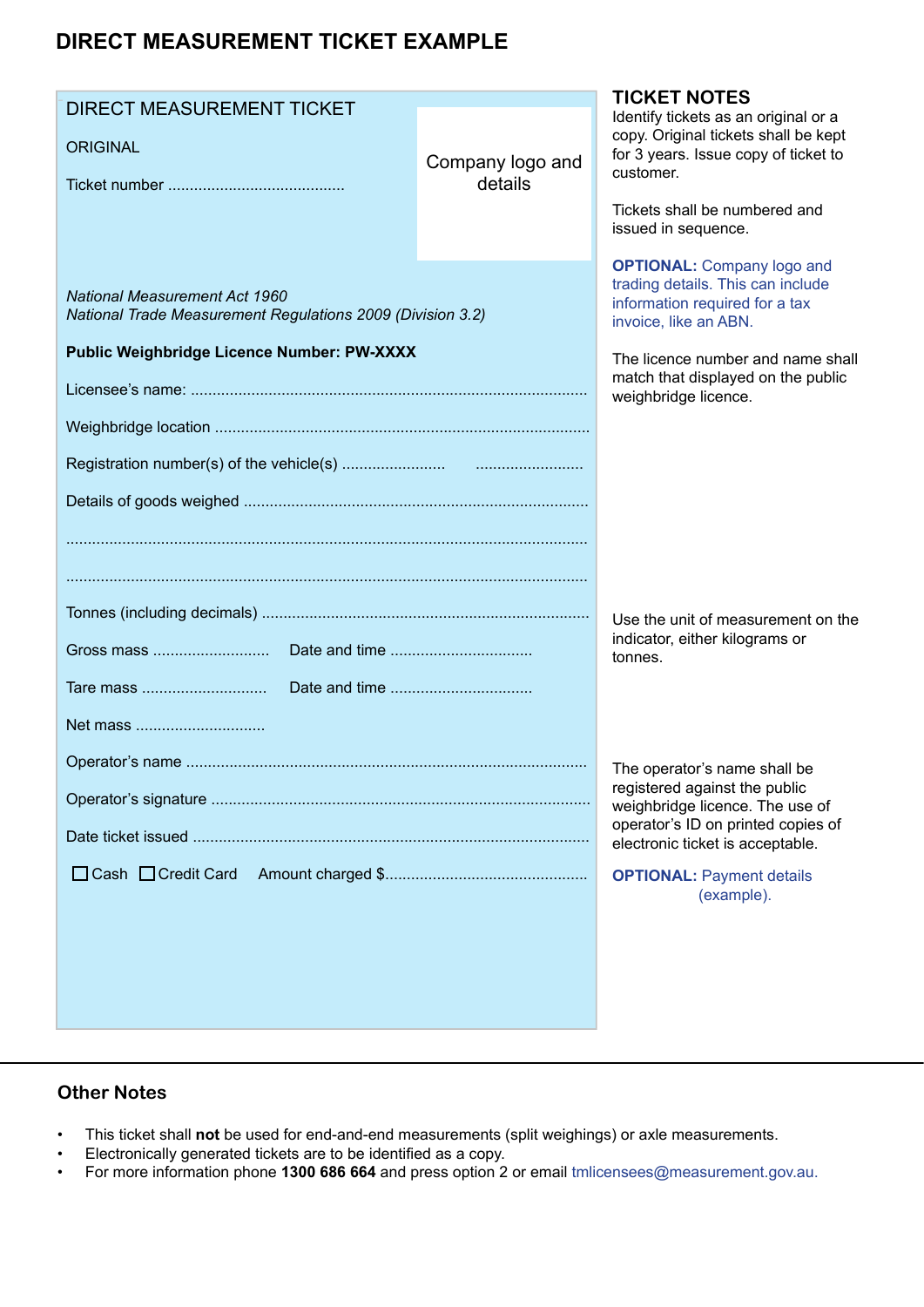## **END-AND-END MEASUREMENT TICKET EXAMPLE**

| <b>ORIGINAL</b>                                                                                                                           |  |                 | <b>END-AND-END MEASUREMENT TICKET</b>                                                                                                                                                                                                |                                                                                                                                                                                                                              | Company logo<br>and details | <b>TICKET NOTES</b><br>Identify tickets as an original or a<br>copy. Original tickets shall be kept<br>for 3 years. Issue copy of ticket to<br>customer.<br>Tickets shall be numbered and<br>issued in sequence. |
|-------------------------------------------------------------------------------------------------------------------------------------------|--|-----------------|--------------------------------------------------------------------------------------------------------------------------------------------------------------------------------------------------------------------------------------|------------------------------------------------------------------------------------------------------------------------------------------------------------------------------------------------------------------------------|-----------------------------|------------------------------------------------------------------------------------------------------------------------------------------------------------------------------------------------------------------|
| National Measurement Act 1960<br>National Trade Measurement Regulations 2009 (Division 3.2)<br>Public Weighbridge Licence Number: PW-XXXX |  |                 | <b>OPTIONAL:</b> Company logo and<br>trading details. This can include<br>information required for a tax<br>invoice, like an ABN.<br>The licence number and name shall<br>match that displayed on the public<br>weighbridge licence. |                                                                                                                                                                                                                              |                             |                                                                                                                                                                                                                  |
| Tonnes (including decimals)<br><b>Front</b><br>Date and<br>Rear<br><b>Total mass</b>                                                      |  |                 |                                                                                                                                                                                                                                      | Use the unit of measurement on the<br>indicator, either kilograms or                                                                                                                                                         |                             |                                                                                                                                                                                                                  |
| <b>Gross</b><br>mass<br>Tare<br>mass                                                                                                      |  | <b>Net mass</b> | THE ACCURACY OF THE WEIGHING IS NOT GUARANTEED                                                                                                                                                                                       | time                                                                                                                                                                                                                         |                             | tonnes.<br>Text must be at least 4 mm high.                                                                                                                                                                      |
| □ Cash □ Credit Card                                                                                                                      |  |                 |                                                                                                                                                                                                                                      | The operator's name shall be<br>registered against the public<br>weighbridge licence. The use of<br>operator's ID on printed copies of<br>electronic tickets is acceptable.<br><b>OPTIONAL: Payment details</b><br>(example) |                             |                                                                                                                                                                                                                  |

### **Other Notes**

- • This ticket shall **only** be used for end-and-end measurements (split weighings) determined on a weighbridge that holds a public weighbridge licence. The approach to such a weighbridge shall be level to within **±0.25** degrees of horizontal.
- The wheels of the vehicle not being measured must remain within the painted perimeter to the weighbridge.
- Electronically generated tickets are to be identified as a copy.
- • For more information phone **1300 686 664** and press option 2 or email tmlicensees@measurement.gov.au